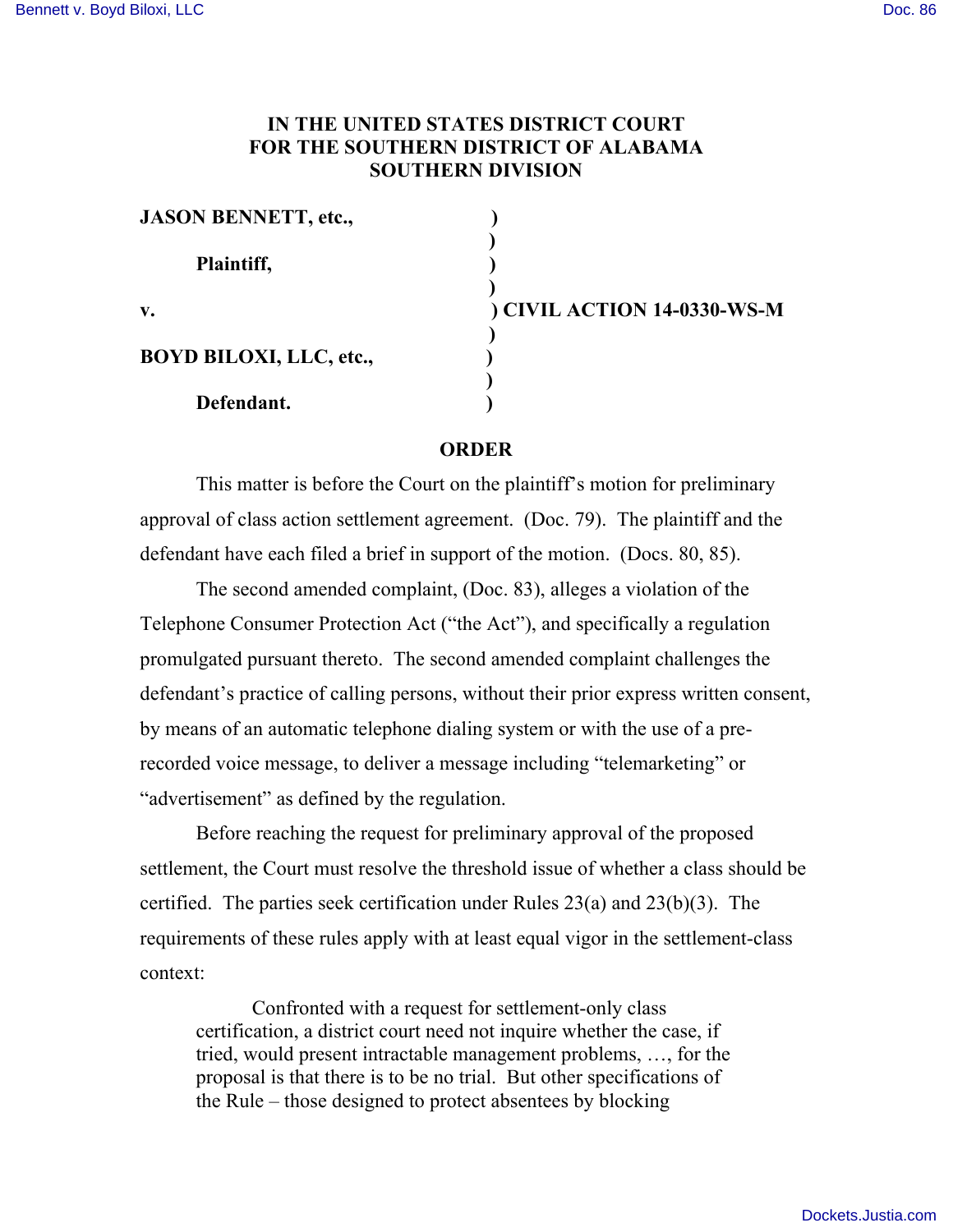unwarranted or overbroad class definitions – demand undiluted, even heightened, attention in the settlement context. Such attention is of vital importance, for a court asked to certify a settlement class will lack the opportunity, present when a case is litigated, to adjust the class, informed by the proceedings as they unfold.

*Amchem Products, Inc. v. Windsor*, 521 U.S. 591, 620 (1997); *accord Ortiz v. Fibreboard Corp*., 527 U.S. 815, 848-49 (1999) ("When a district court, as here, certifies for class action settlement only, the moment of certification requires heightened attention ... to the justifications for binding the class members.") (internal quotes omitted).

Subject to certain exceptions not presently relevant, the class proposed by the settlement would consist of "all persons who, since October 16, 2013 through the date the class is certified, received a telephone call to a residential or cellular telephone number initiated by, on behalf of or at the direction of Boyd Biloxi which used an artificial and/or pre-recorded voice message or was placed by an automatic telephone dialing system." (Doc. 79-1 at 8). The Court notes that this is a substantially more expansive class than that requested in the first amended complaint, (Doc. 23 at 9), in at least the following respects: (1) it reaches both residential and cellular phones, not just cellular; (2) it reaches calls placed both by artificial and/or pre-recorded voice message and those placed by automatic dialing, not just calls placed by automatic dialing; (3) it reaches all calls, not just calls containing "advertisement" or "telemarketing"; and (4) it reaches all persons that received the described calls, not just those that received such calls without having given prior express written consent. This expanded class definition stems from the second amended complaint, (Doc. 83 at 7), which was filed with the defendant's blessing in association with the instant motion.<sup>1</sup>

The Court does not suggest that a settlement class can never be more expansive than the class sought by the plaintiff, but it is unusual for a defendant

 $<sup>1</sup>$  The docket entry description provided by the plaintiff states that the purpose of</sup> the second amended complaint is to "narrow[w] the scope of the putative class." It appears, however, to have accomplished exactly the opposite.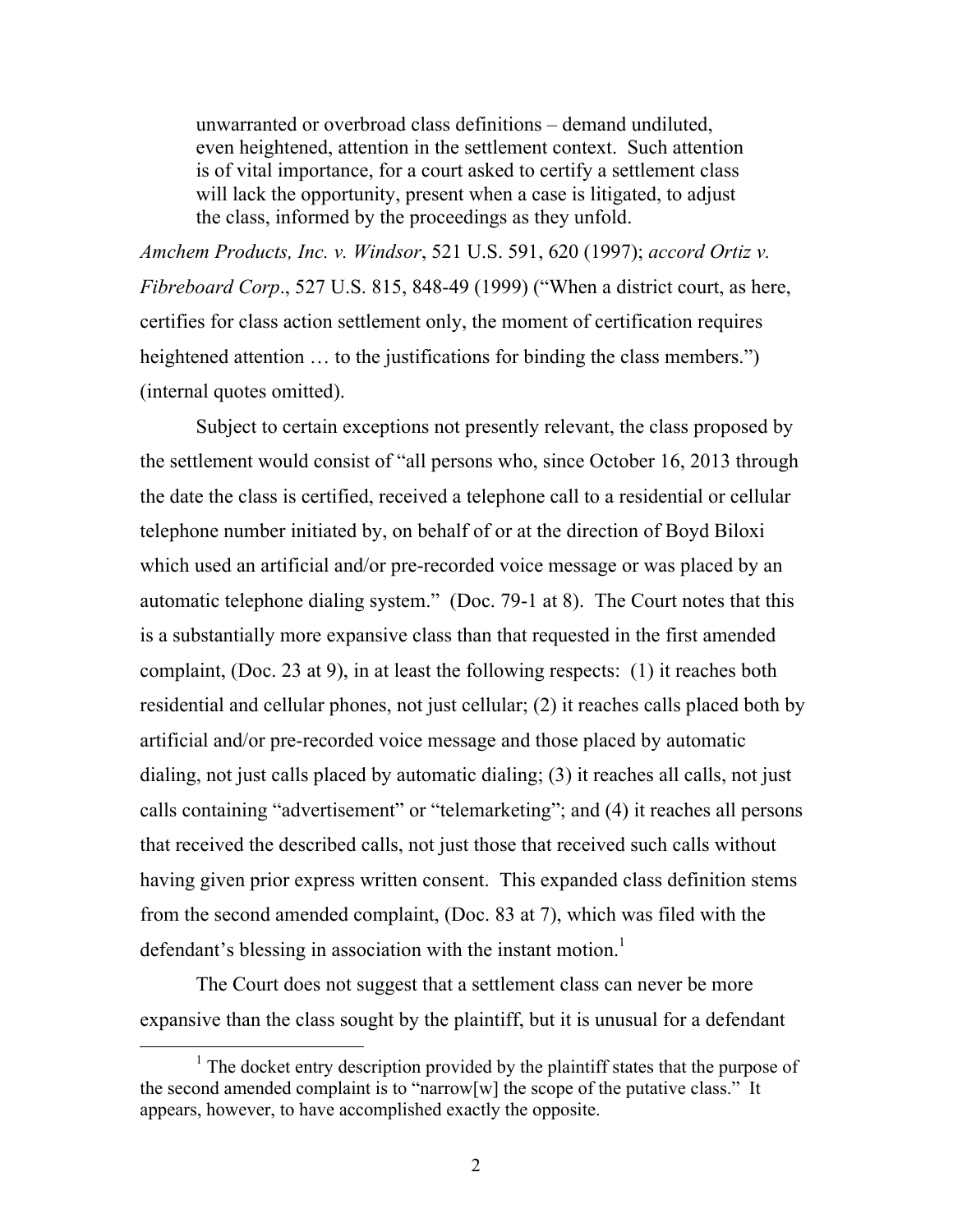voluntarily to give more than a plaintiff has demanded, and such generosity might be prompted by considerations that work to the detriment of absent class members. While the Court presently draws no such firm conclusion, this circumstance underscores the Supreme Court's admonition to scrutinize settlement classes closely.

The Rule 23(a) requirements for certification of any class action are: (1) numerosity; (2) commonality; (3) typicality; and (4) adequacy. The additional requirements for certification under Rule 23(b)(3) are: (5) predominance; and (6) superiority. *Amchem*, 521 U.S. at 613, 615. Despite the parties' briefing, (Doc. 80 at 3-9; Doc. 85 at 4-5), several of these elements appear to be in question.

As to commonality, the plaintiff states there "are only two issues" in this lawsuit and that they are common to all class members: whether the calls they received constitute "advertising" and/or "telemarketing" and whether the class members gave prior express written consent to receive the calls. (Doc. 80 at 4-5).<sup>2</sup> No doubt these are questions that must be answered as to each class member, but the plaintiff has not shown that the answer to these questions must be the same for each class member. It would seem that whether any particular class member gave prior express written consent would depend on what that class member did, and the plaintiff has not suggested that all class members did the same thing; on the contrary, he notes the defendant's argument that class members gave consent "in a variety of ways over time." (Doc. 80 at 11). Similarly, whether a call constituted advertisement or telemarketing under the governing regulation would seem to depend on the content of the message, and the plaintiff has not attempted to show that the messages – more than 400,000, (Doc. 80 at 10), spread over the relevant two-year period and across the entire continent – never varied, or never varied in any meaningful way. Nor has the plaintiff addressed the degree of variation in resolution of a nominally common issue that may be tolerated before the question

<sup>&</sup>lt;sup>2</sup> The plaintiff adds "telephone solicitation" to this list,  $(id)$ , but that appears to lie beyond the scope of the second amended complaint.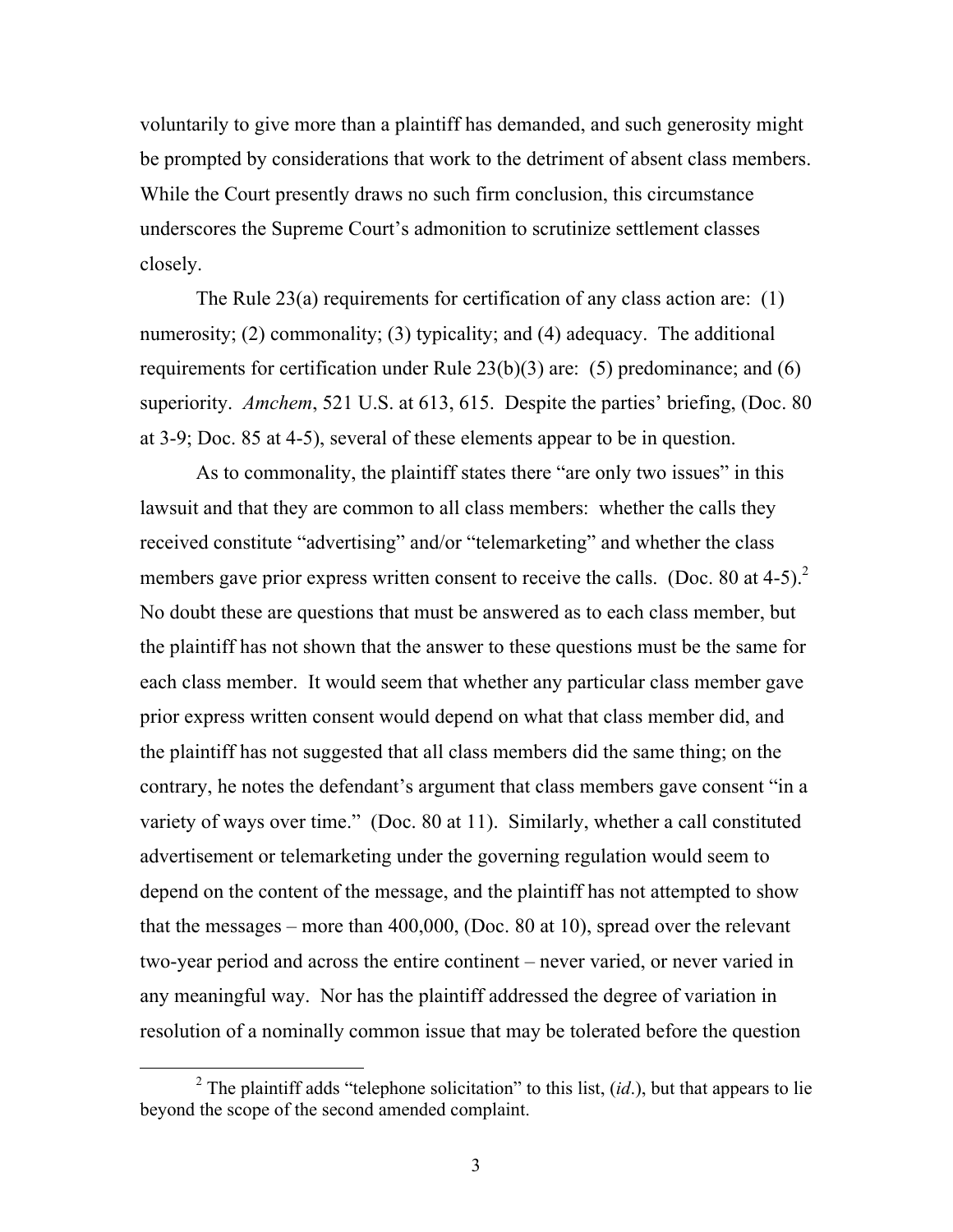is no longer "common to the class" within the contemplation of Rule  $23(a)(2)$ . As the plaintiff acknowledges, (Doc. 80 at 4), commonality requires that the action "must involve issues that are susceptible to *class-wide proof*." *Murray v. Auslander*, 244 F.3d 807, 811  $(11<sup>th</sup> Cir. 2001)$  (emphasis added). The plaintiff has failed to show that its identified common questions meet this standard.

As to typicality, the first amended complaint repeatedly restricts the plaintiff's claim to one involving calls to his cellular phone, and it is clear he received no objectionable calls on his residential line, yet the proposed class extends to persons receiving calls on residential lines. While it is not clear that there is any meaningful legal difference between the two sorts of phone lines, the plaintiff's careful restriction of his claim and the previously proposed class to cellular phones indicates that his claim might not be typical of claims regarding residential lines. Likewise, if the messages received have varied over time and/or space, it is not clear the plaintiff's claim – restricted to a few calls over a fourmonth period – is typical of all or most class members. Finally, the defendant itself questions whether the plaintiff's claim is typical of those class members who joined the rewards program by different methods. (Doc. 85 at 4-5). The plaintiff, who ignores these tensions, has failed to show that his claim is typical of those of the class.

As noted, the only legal claim in this lawsuit is that the defendant placed telephone calls, by certain means and without prior express written consent, that contained "telemarketing" or "advertisement" under the governing regulation. The proposed class, however, is defined to include persons who received calls so placed without their prior express written consent, regardless of whether the calls they received contained telemarketing or advertisement, and the claims procedure does not require any class member to demonstrate, or even assert, that the call(s) he or she received constituted telemarketing or advertisement. (Doc. 79-1 at 16). This appears to mean that any class member that received any pre-recorded or automatically dialed call from the defendant for any purpose (e.g., notification of

4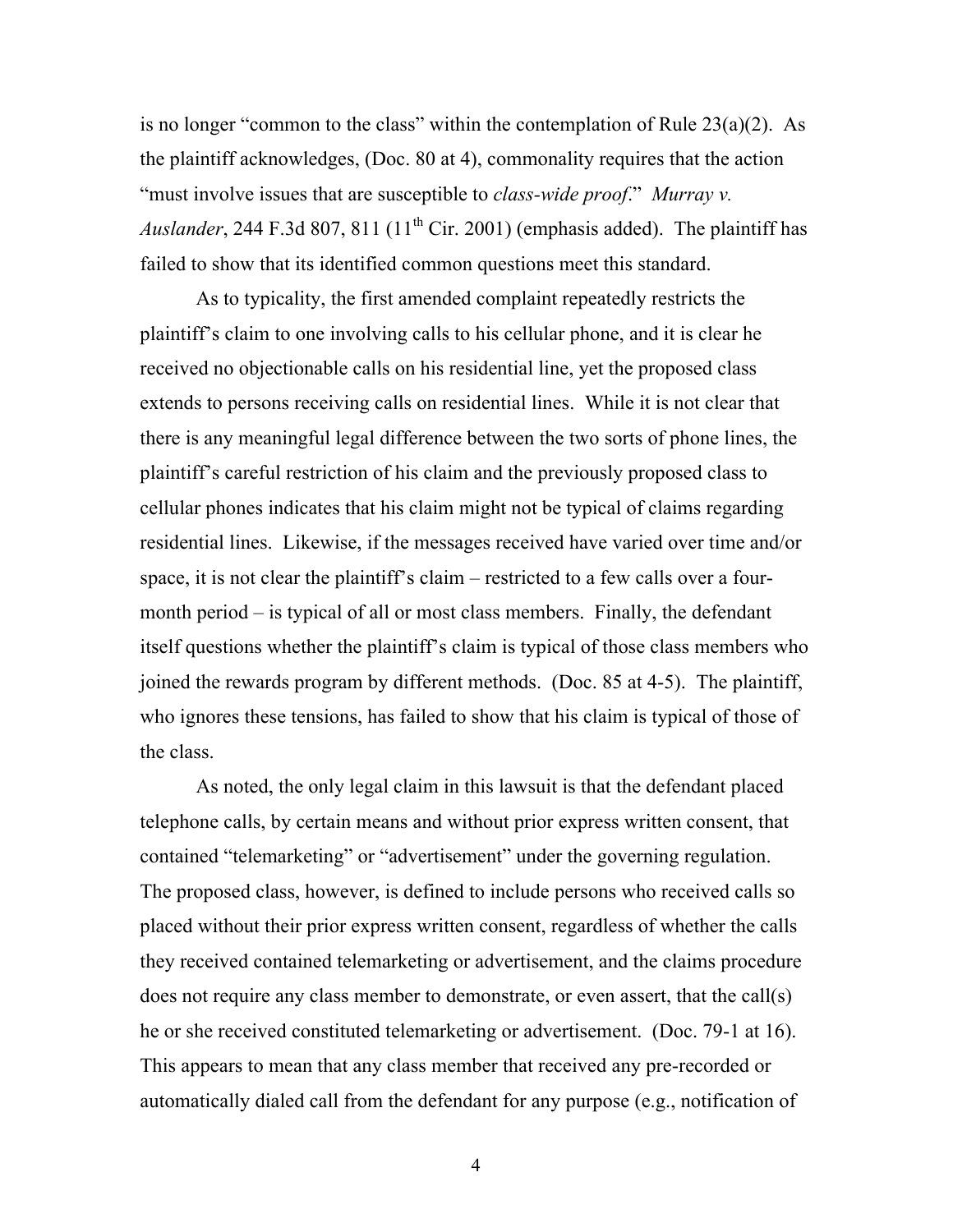an event, reminder of a deadline, request for payment) without prior express written consent can recover in a lawsuit that targets only unlawful telemarketing and advertisement. It is not immediately apparent how the plaintiff's claim could be typical of such a class member's (non-existent) claim.<sup>3</sup>

As to adequacy, the same observations apply. Moreover, it is not certain that the plaintiff has not proposed a class, and a class settlement, that disadvantages certain class members to the benefit of the plaintiff and/or others in effecting a settlement. For example, by (1) expanding the class to include persons that received calls which did not include advertisement or telemarketing, and (2) broadly releasing every conceivable claim related to the calls, (Doc. 79-1 at 7), the plaintiff has structured a settlement in which persons with no viable claim in this lawsuit, but with claims under other laws (for example, invasion of privacy and other state claims, FDCPA and other federal claims), may lose all rights they might otherwise have to pursue such claims. On the flip side, it is not clear how the plaintiff has protected the interests of those with a viable claim by simultaneously agreeing to both a fixed recovery fund and participation in that fixed fund by persons with no viable claim in this lawsuit, thereby at least potentially diluting the recovery of those with a viable claim. The Court does not say that this situation reflects inadequacy of representation, only that the plaintiff must come to grips with these and other issues if he hopes to persuade the Court to certify the proposed class.<sup>4</sup>

<sup>&</sup>lt;sup>3</sup> Indeed, it is not clear that the Court may properly certify a class specifically designed to include persons that could not possibly have a claim under the only legal theory advanced in the lawsuit.

<sup>&</sup>lt;sup>4</sup> The Court is familiar with plaintiff's counsel from other lawsuits, but it still finds the plaintiff's effort to establish counsel's credentials to pursue this action as class counsel somewhat pro forma. Unsworn assertions in brief, (Doc. 80 at 6), an eight-line declaration, (Doc. 80-1), and a resume' consisting mostly of a listing of reported cases, (Doc. 80-2), is not the strongest showing imaginable. It certainly does not address the factors that the plaintiff himself identifies as critical to the determination of the adequacy of counsel. (Doc. 80 at 6).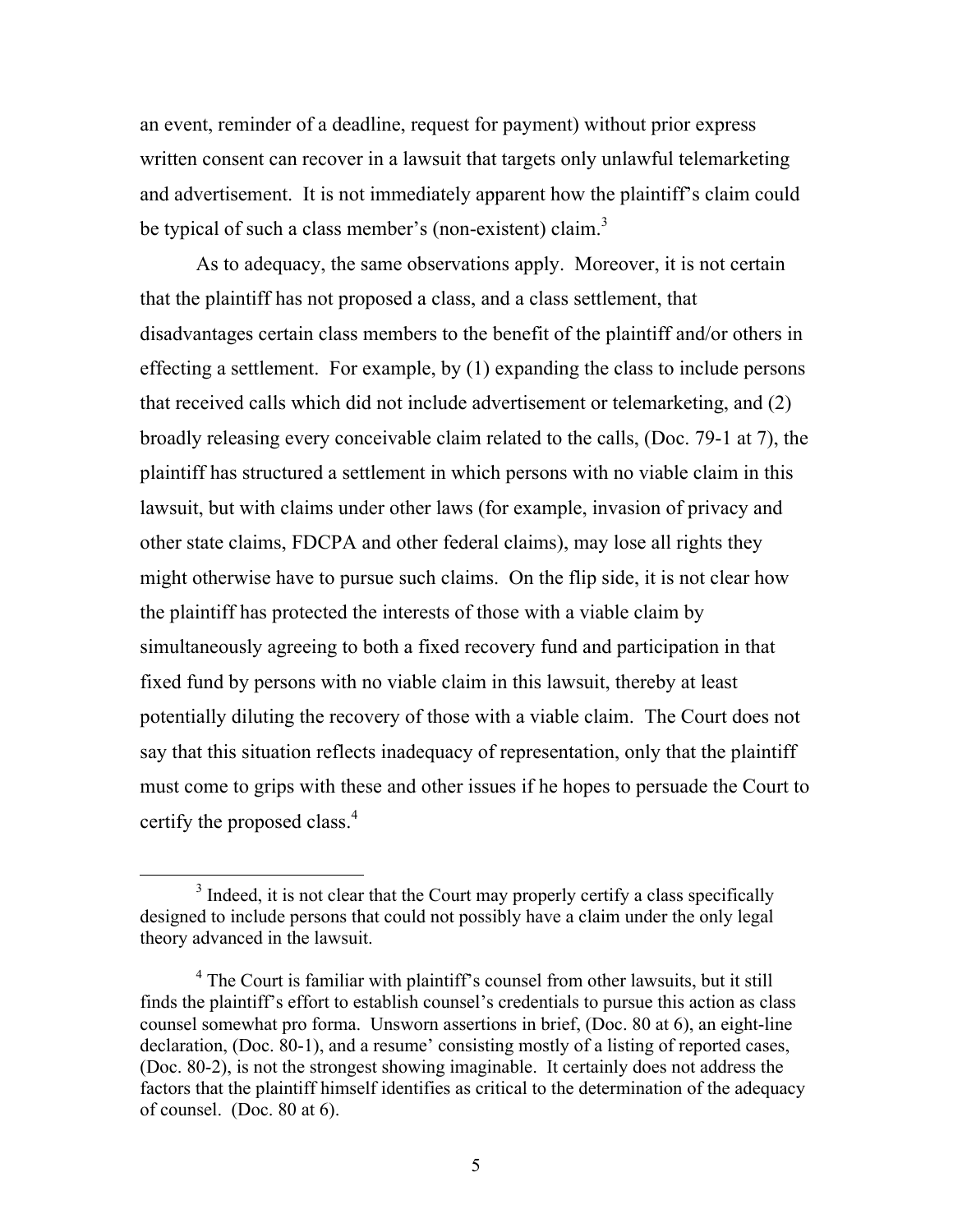As to predominance, the plaintiff cannot establish it without first establishing commonality. The plaintiff asserts that predominance stems from the prior-express-written-consent issue, (Doc. 80 at 7), but, as discussed above, he has failed to show that this qualifies even as a common issue. The Court also reminds the plaintiff that "the predominance criterion is far more demanding" than the commonality requirement. *Amchem*, 521 U.S. at 623. The plaintiff stresses the *Amchem* Court's observation that predominance is satisfied in "certain cases alleging consumer … fraud," 521 U.S. at 624, but without demonstrating that this is such a case. The advisory committee comments to which the Supreme Court cited confirm that a consumer fraud case "may be unsuited for treatment as a class action if there was material variation in the representations made or in the kinds or degrees of reliance by the persons to whom they were addressed." Fed. R. Civ. P. 23 advisory committee notes 1966 amendment. These are exactly the concerns identified by the Court in noting the plaintiff's failure to show that the telephone messages were materially unvaried and that the existence vel non of prior express written consent could be determined for the class as a whole without individual determinations.

The plaintiff says that class treatment is superior to other options due to "the small amount of damages involved in each individual claim," (Doc. 80 at 7), and he describes the class members' claims as "negative value claims," where the costs of litigation exceed expected individual recovery. (*Id*. at 8). But the plaintiff has not shown this to be so. According to the second amended complaint, the Act provides for a minimum recovery of \$500 for each call in violation of the regulation, and a maximum recovery of \$1,500 for each such call. (Doc. 83 at 3). The plaintiff identifies eight calls he received in violation of the Act and regulation, (*id*. at 4-5), meaning his minimum recovery is \$4,000 and his

6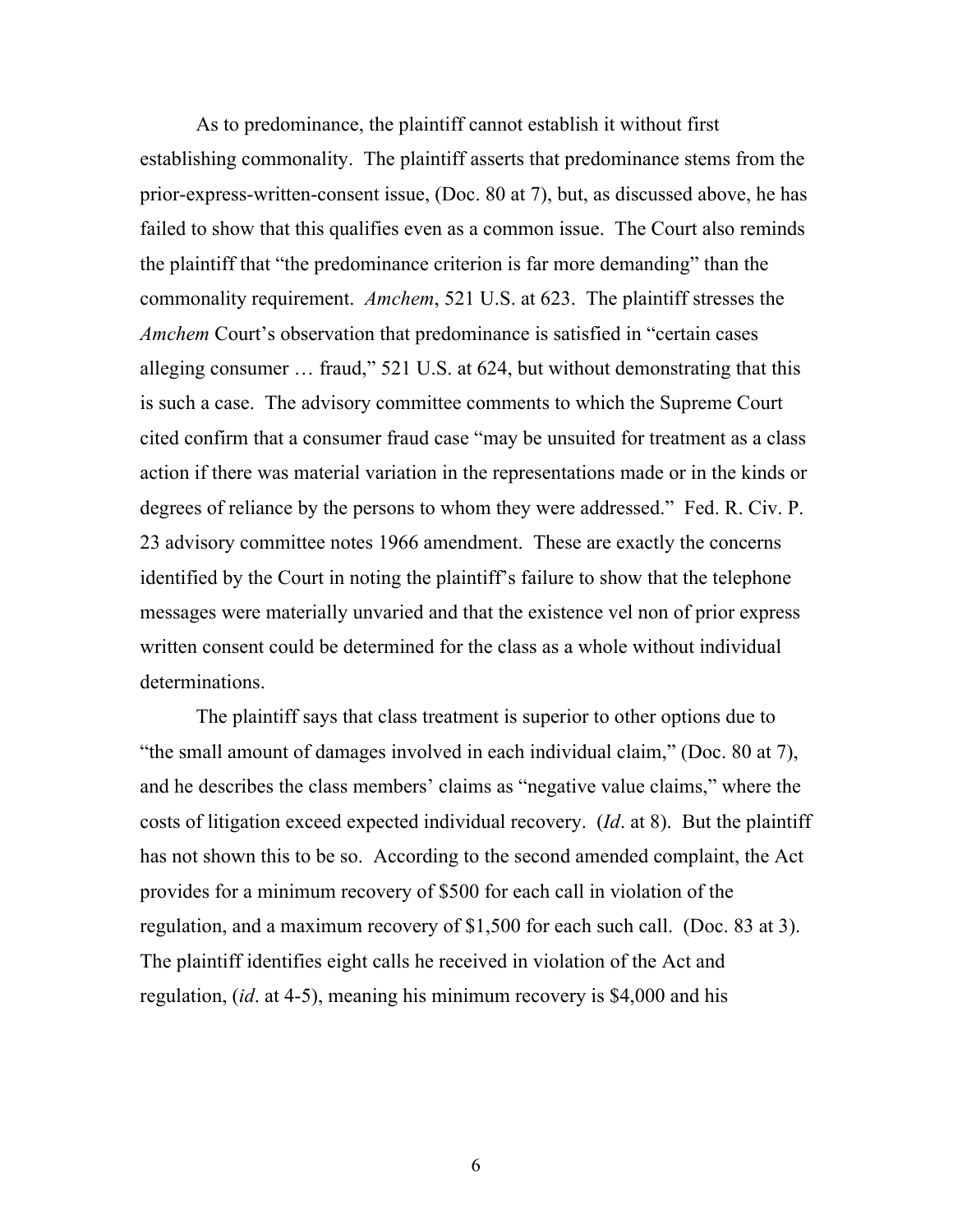maximum  $$12,000$ .<sup>5</sup> Moreover, the Act provides for recovery of attorney's fees, which suggests no inability to attract counsel and no diminution of a plaintiff's recovery in order to compensate counsel. The plaintiff has failed to explain how, or demonstrate that, he or any other class member holds a negative value claim under these circumstances.

Rule 23 sets forth specific matters for a court to consider in weighing the relative superiority of a class action compared with other mechanisms. Fed. R. Civ. P. 23(b)(3)(A)-(D). The *Alchem* decision renders the last of these considerations irrelevant in the settlement class context, 521 U.S. at 620, but the others remain intact. The plaintiff, however, has not acknowledged or addressed them, much less offered legal authority or analysis in support. Moreover, the defendant "continues to believe that the class mechanism here may not constitute the superior method to resolution of these legal issues." (Doc. 85 at 5).

Finally, the defendant questions whether the plaintiff can establish that "class members are identifiable," which the defendant considers "a difficult and cumbersome task in a world where cell phone subscribers frequently drop and exchange cellular telephone numbers." (Doc. 85 at 5). It is not clear how a class action could be a superior mechanism if the identity of the class membership is sufficiently problematic.

The Court has formed no fixed opinion whether any of the issues identified herein – or any others that may be lurking<sup> $6$ </sup> – are or might be fatal to certification. But the Court is of the firm opinion that the plaintiff has not come close to bearing his burden of persuading the Court to certify the proposed settlement class. According to the proposed settlement, the defendant is prepared to part with up to

 $<sup>5</sup>$  Dividing the estimated number of calls by the estimated number of class</sup> members, the average class member received about six calls and so has a claim for about \$3,000 to \$9,000.

 $6$  The parties should not assume there are no additional problems with their presentation. The Court has addressed only those that seem most obvious on first acquaintance.